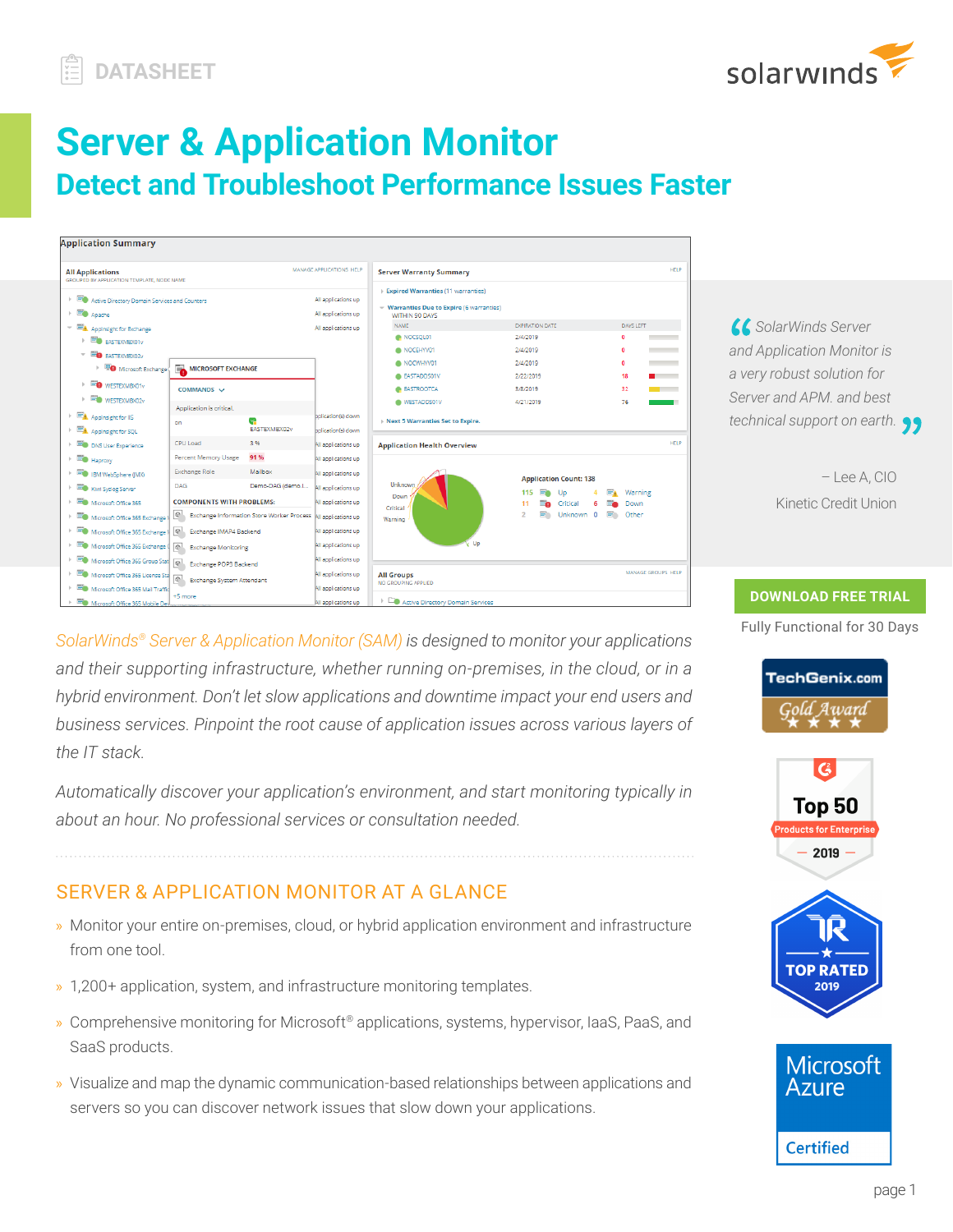# FEATURES

#### Application Availability and Performance Monitoring

Over 1,200+ application, system, infrastructure, and cloud templates, including Windows®, Linux®, Java®, Active Directory®, SharePoint®, Citrix®, Office 365® accounts, and more. You can easily extend monitoring to any custom or home-grown applications and leverage your existing scripts to build new monitors. See supported applications

#### Application Infrastructure Dependency Mapping

The built-in AppStack™ dashboard is designed to give you a contextual view of how applications are linked to other components within the IT infrastructure, including servers, virtual machines, and storage systems. Learn More

#### Monitor Cloud Applications

SAM's agent and agentless deployment can be extended to monitor to IaaS environments, such as Azure® and AWS, PaaS services for Microsoft Azure, and SaaS services for Office 365. SAM also provides container monitoring for Docker®, Kubernetes®, and Mesos®.

#### Dynamic Maps

SAM can automatically discover the relationships between applications and servers, based on active application communication, and can collect network connection statistics, such as packet loss and latency. Learn More

#### Deep Monitoring of Microsoft Active Directory, Exchange, IIS, and SQL Server

The built-in AppInsight™ monitoring templates are designed to deliver deep visibility to help you identify complex performance issues in Microsoft Exchange™, IIS™, and SQL Server®.

- » Active Directory®: Get detailed AD statics, such as replication, FSMO roles, site details with subnets, user and computer events, logon events, process and services details, and more
- » Exchange: View mailbox database status and storage, identify replication issues, and monitor user mailbox activity
- » IIS: Monitor availability of websites and application pools, report SSL certificate expiration, and perform remote actions to start/stop application pools
- » SQL Server: Monitor connections, sessions, database transactions, disk I/O, storage, latches, locks, SQL agent job status, expensive queries by CPU time, and more

#### Cross-Stack IT Data Correlation

Accelerate identification of root cause by dragging and dropping network performance metrics on a common timeline for immediate visual correlation across all of your network data. Learn More

#### **DOWNLOAD FREE TRIAL**

Fully Functional for 30 Days

 *The AppInsight templates are very useful. As a system administrator, we don't always know what type of metrics we should be monitoring, and SolarWinds AppInsight templates take the guesswork out of monitoring things like SQL and IIS.*

> — Chris Guerrero, Technician III, King Jesus Ministries

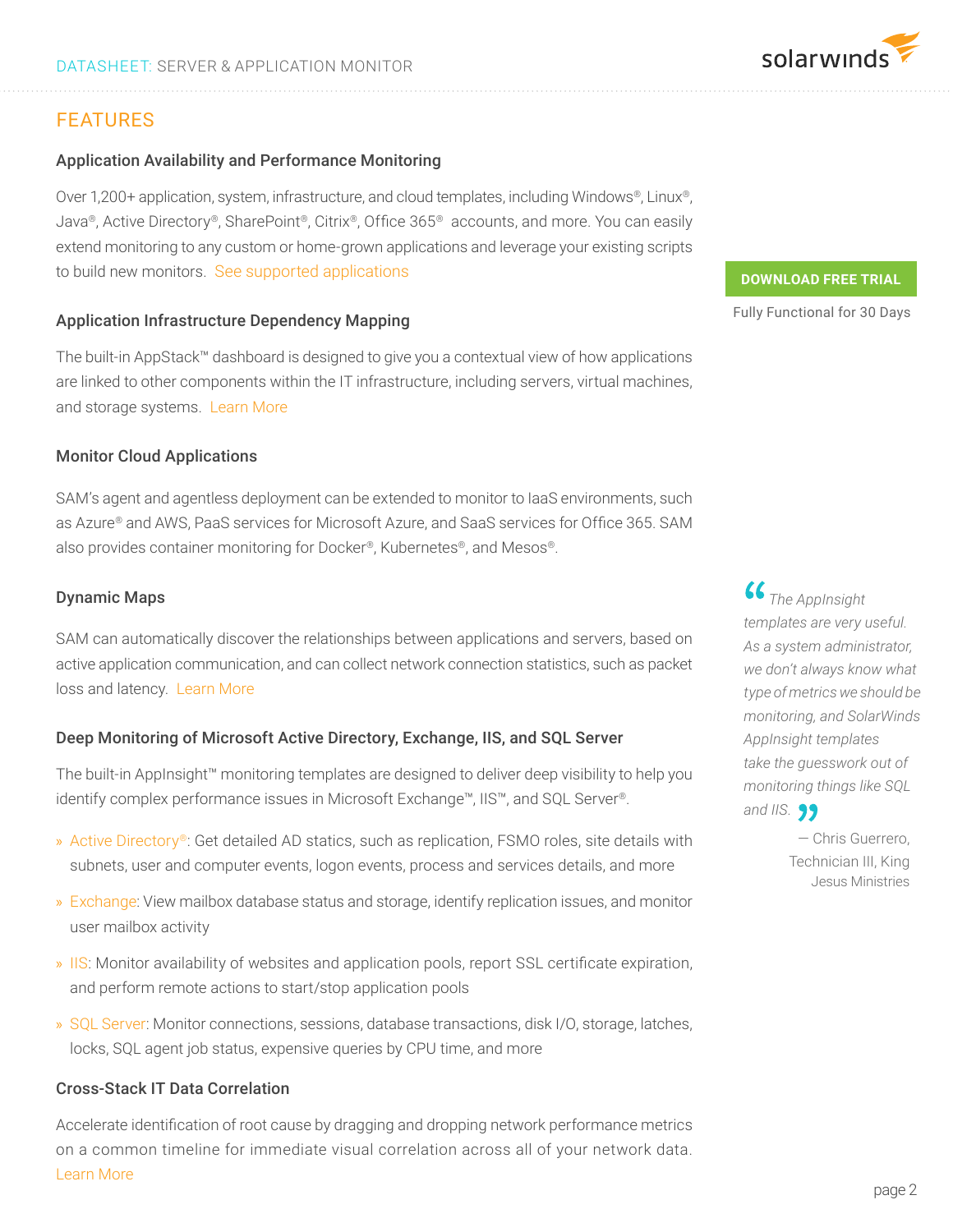

#### Customizable performance and availability reports and alerts

Schedule and generate custom system performance reports and alerts with hundreds available out of the box. Quickly configure alerts and reports for correlated events, sustained conditions, and complex combinations of device states.

## INTEGRATION WITH OTHER SOLARWINDS PRODUCTS

SolarWinds SAM is part of the IT management software on the SolarWinds Orion® Platform. SAM can seamlessly integrate with other products on the Orion Platform, including Network Performance Monitor, Virtualization Manager, Storage Resource Monitor, and Web Performance Monitor, for unified IT monitoring.

## SYSTEM REQUIREMENTS

| <b>HARDWARE</b>   | <b>MINIMUM REQUIREMENTS</b>                                                        |  |  |  |  |
|-------------------|------------------------------------------------------------------------------------|--|--|--|--|
| <b>CPU</b>        | Quad core processor or better                                                      |  |  |  |  |
| Memory            | 6GB                                                                                |  |  |  |  |
| <b>Hard Drive</b> | 20GB minimum                                                                       |  |  |  |  |
| <b>SOFTWARE</b>   | <b>MINIMUM REQUIREMENTS</b>                                                        |  |  |  |  |
| 0S                | Windows Server <sup>®</sup> 2016 or later                                          |  |  |  |  |
| Database          | <b>On-premises</b>                                                                 |  |  |  |  |
|                   | SolarWinds supports Express, Standard, or Enterprise versions of the<br>following: |  |  |  |  |
|                   | · SQL Server® 2014, 2014 SP1, 2014 SP2                                             |  |  |  |  |
|                   | • SQL Server 2016, 2016 SP1                                                        |  |  |  |  |
|                   | • SQL Server 2017 (including installations on Linux <sup>®</sup> )                 |  |  |  |  |
|                   | · SQL Server 2019                                                                  |  |  |  |  |
|                   | <b>Cloud</b>                                                                       |  |  |  |  |
|                   | Amazon <sup>®</sup> RDS                                                            |  |  |  |  |
|                   | Azure <sup>®</sup> SQL database, Managed Instance                                  |  |  |  |  |

These are minimum system requirements. See the Release Notes for full specifications.

## TRY BEFORE YOU BUY. DOWNLOAD A FREE TRIAL!

At SolarWinds, we believe you should try our software before you buy. That's why we offer free trials delivering full product functionality. Products can be downloaded from the SolarWinds website, and run on-premises in IaaS environments, or deployed in Microsoft®️ Azure® by the Azure Marketplace.

#### **DOWNLOAD FREE TRIAL**

Fully Functional for 30 Days

 *We are able to monitor almost anything in our physical data centers. Being able to provide metrics and historical data for our customers is also very useful.*

> — Jack Vaughan Jr., Systems Engineer, Connectria Hosting